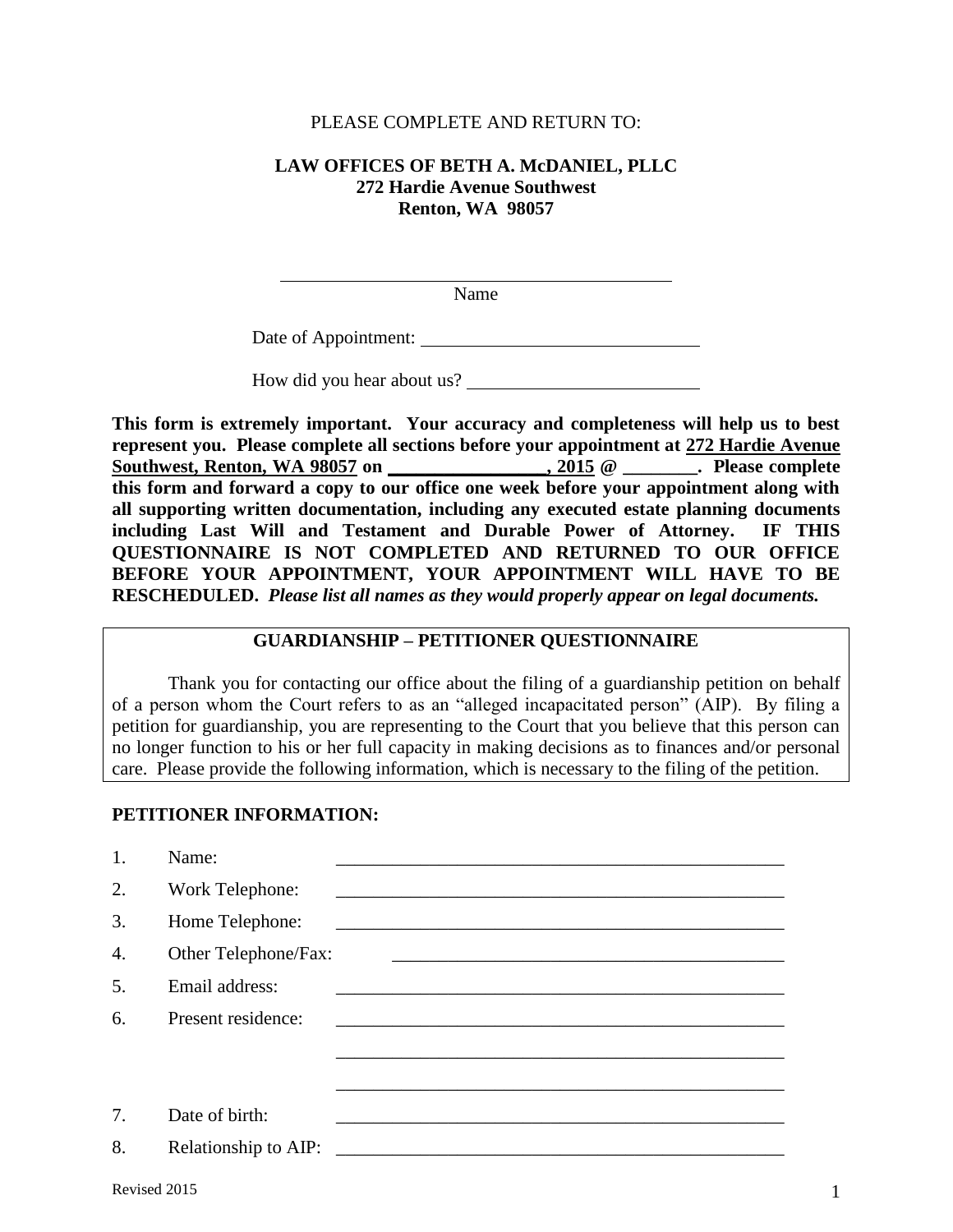|  | Do you wish to be appointed Guardian in this matter? Yes |  |  |  | N <sub>0</sub> |
|--|----------------------------------------------------------|--|--|--|----------------|
|--|----------------------------------------------------------|--|--|--|----------------|

10. If your answer to #9 is No, then please complete the following information as to whom you propose should be appointed Guardian.

# **Proposed Guardian's Information (if not the same as "Petitioner" above)**:

| 1. | Name:                |                                                                                                                  |  |
|----|----------------------|------------------------------------------------------------------------------------------------------------------|--|
| 2. | Telephone number:    |                                                                                                                  |  |
| 3. | Present residence:   |                                                                                                                  |  |
|    |                      |                                                                                                                  |  |
|    |                      |                                                                                                                  |  |
| 4. | Fax number:          |                                                                                                                  |  |
| 5. | Email address:       |                                                                                                                  |  |
| 6. | Date of birth:       | and the control of the control of the control of the control of the control of the control of the control of the |  |
| 7. | Relationship to AIP: |                                                                                                                  |  |
|    |                      | Has the proposed guardian ever been convicted of a crime? Yes ________ No _______                                |  |
|    |                      |                                                                                                                  |  |
|    |                      |                                                                                                                  |  |
|    |                      |                                                                                                                  |  |
|    |                      | Has the proposed guardian ever declared bankruptcy? Yes ________ No ________                                     |  |
|    |                      | If yes, please give date(s) and types of bankruptcies. __________________________                                |  |
|    |                      |                                                                                                                  |  |
|    |                      |                                                                                                                  |  |
|    |                      |                                                                                                                  |  |
|    |                      | ALLEGED INCAPACITATED PERSON'S (AIP) INFORMATION:                                                                |  |
| 1. | Name:                |                                                                                                                  |  |
| 2. | Date of birth/age:   |                                                                                                                  |  |
|    |                      |                                                                                                                  |  |
| 3. | Present residence:   |                                                                                                                  |  |
|    |                      |                                                                                                                  |  |
|    |                      |                                                                                                                  |  |
| 4. |                      |                                                                                                                  |  |
| 5. | Mailing address:     |                                                                                                                  |  |
| 6. |                      |                                                                                                                  |  |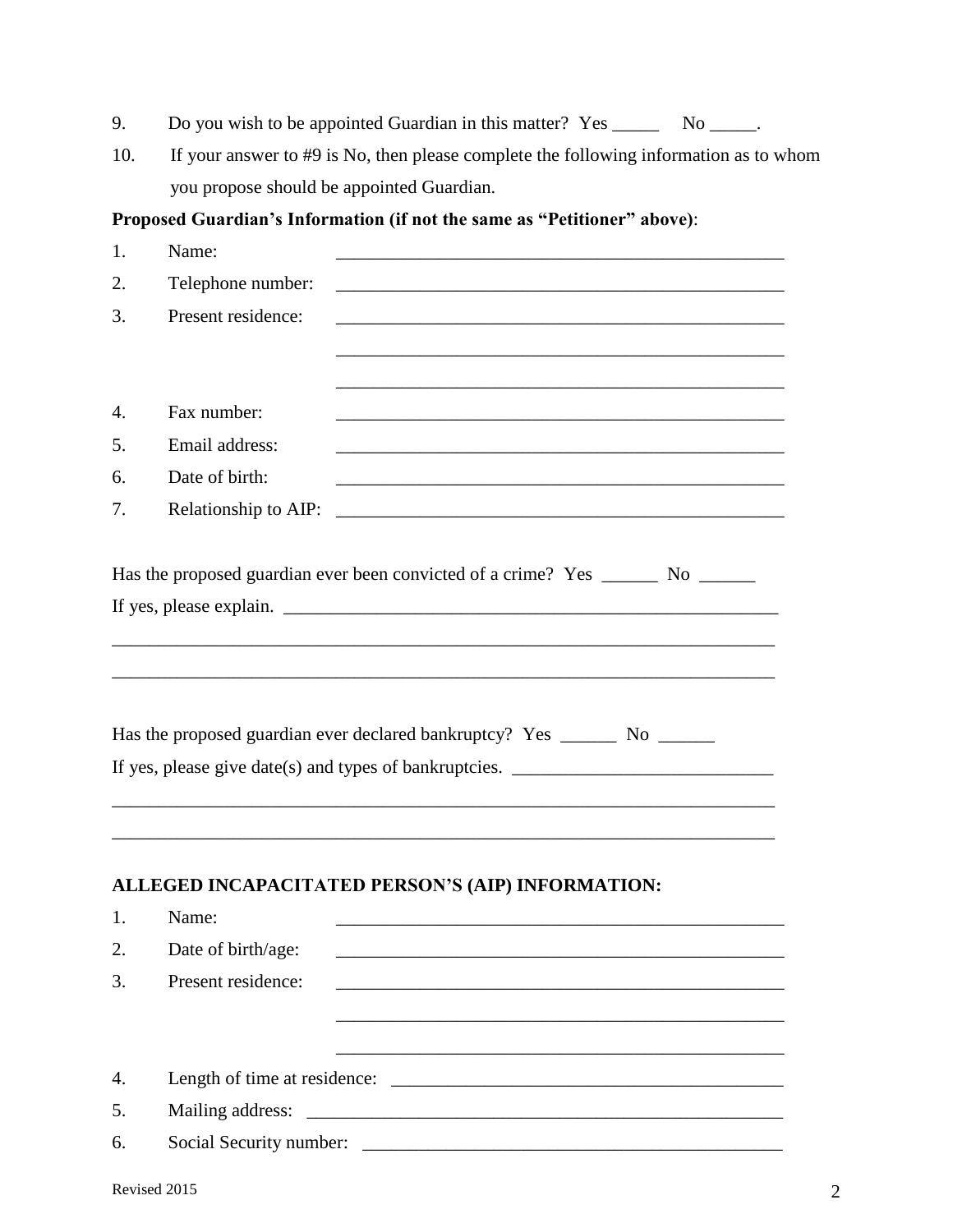7. Please describe the nature of the alleged incapacitated person's incapacity (e.g., medical diagnosis, if known, or behavior observed): \_\_\_\_\_\_\_\_\_\_\_\_\_\_\_\_\_\_\_\_\_\_\_\_\_\_\_\_\_\_\_\_\_\_\_\_

8. Please describe the degree of the alleged incapacity (i.e., with what activities of living does this person need help and for how long?): \_\_\_\_\_\_\_\_\_\_\_\_\_\_\_\_\_\_\_\_\_\_\_\_\_\_\_\_\_\_\_\_\_\_

 $\frac{1}{\sqrt{2}}$  ,  $\frac{1}{\sqrt{2}}$  ,  $\frac{1}{\sqrt{2}}$  ,  $\frac{1}{\sqrt{2}}$  ,  $\frac{1}{\sqrt{2}}$  ,  $\frac{1}{\sqrt{2}}$  ,  $\frac{1}{\sqrt{2}}$  ,  $\frac{1}{\sqrt{2}}$  ,  $\frac{1}{\sqrt{2}}$  ,  $\frac{1}{\sqrt{2}}$  ,  $\frac{1}{\sqrt{2}}$  ,  $\frac{1}{\sqrt{2}}$  ,  $\frac{1}{\sqrt{2}}$  ,  $\frac{1}{\sqrt{2}}$  ,  $\frac{1}{\sqrt{2}}$ 

9. Please describe (if you know) the approximate value and description of property owned by the alleged incapacitated person:

\_\_\_\_\_\_\_\_\_\_\_\_\_\_\_\_\_\_\_\_\_\_\_\_\_\_\_\_\_\_\_\_\_\_\_\_\_\_\_\_\_\_\_\_\_\_\_\_\_\_\_\_\_\_\_\_\_\_\_\_\_\_\_\_\_\_\_\_\_\_\_\_

|                                                                                    | Real Property:<br><u> 1989 - Johann Stein, mars an de Francisco Communication et al. (1989)</u>                     |  |  |
|------------------------------------------------------------------------------------|---------------------------------------------------------------------------------------------------------------------|--|--|
|                                                                                    | Stock, Mutual Funds, Bonds:                                                                                         |  |  |
| Mortgages and Notes:<br><u> 1989 - Johann Barn, amerikansk politiker (d. 1989)</u> |                                                                                                                     |  |  |
|                                                                                    | <b>Bank Accounts:</b>                                                                                               |  |  |
|                                                                                    | Other Personal Property:                                                                                            |  |  |
|                                                                                    | Debts:                                                                                                              |  |  |
|                                                                                    | Please identify (if you know) any income that the alleged incapacitated person receives:                            |  |  |
|                                                                                    | Social Security Benefits (SSA):                                                                                     |  |  |
|                                                                                    | Supplemental Security Income (SSI):<br><u> 1989 - Johann John Stone, mars et al. (1989)</u>                         |  |  |
|                                                                                    | <b>Washington State Assistance:</b>                                                                                 |  |  |
|                                                                                    | Veteran's Benefits:                                                                                                 |  |  |
|                                                                                    | Other:                                                                                                              |  |  |
|                                                                                    | Is there an existing or pending guardianship or guardianship action for this person?                                |  |  |
|                                                                                    | $Yes \_\_\_\_\$ No $\_\_\_\$ . If yes, please explain: $\_\_\_\_\_\_\_\_\_\_\_\_\_\_\_\_\_\_\_\_\_\_\_\_\_\_\_\_\_$ |  |  |
|                                                                                    |                                                                                                                     |  |  |
|                                                                                    | Are you aware of any alternative arrangements previously made by this person, such as a                             |  |  |
|                                                                                    | trust or power of attorney? Yes _________ No ______. If yes, please explain.                                        |  |  |

No \_\_\_\_\_. If yes, who is the representative payee? \_\_\_\_\_\_\_\_\_\_\_\_\_\_\_\_\_\_\_\_\_\_\_\_\_\_\_\_\_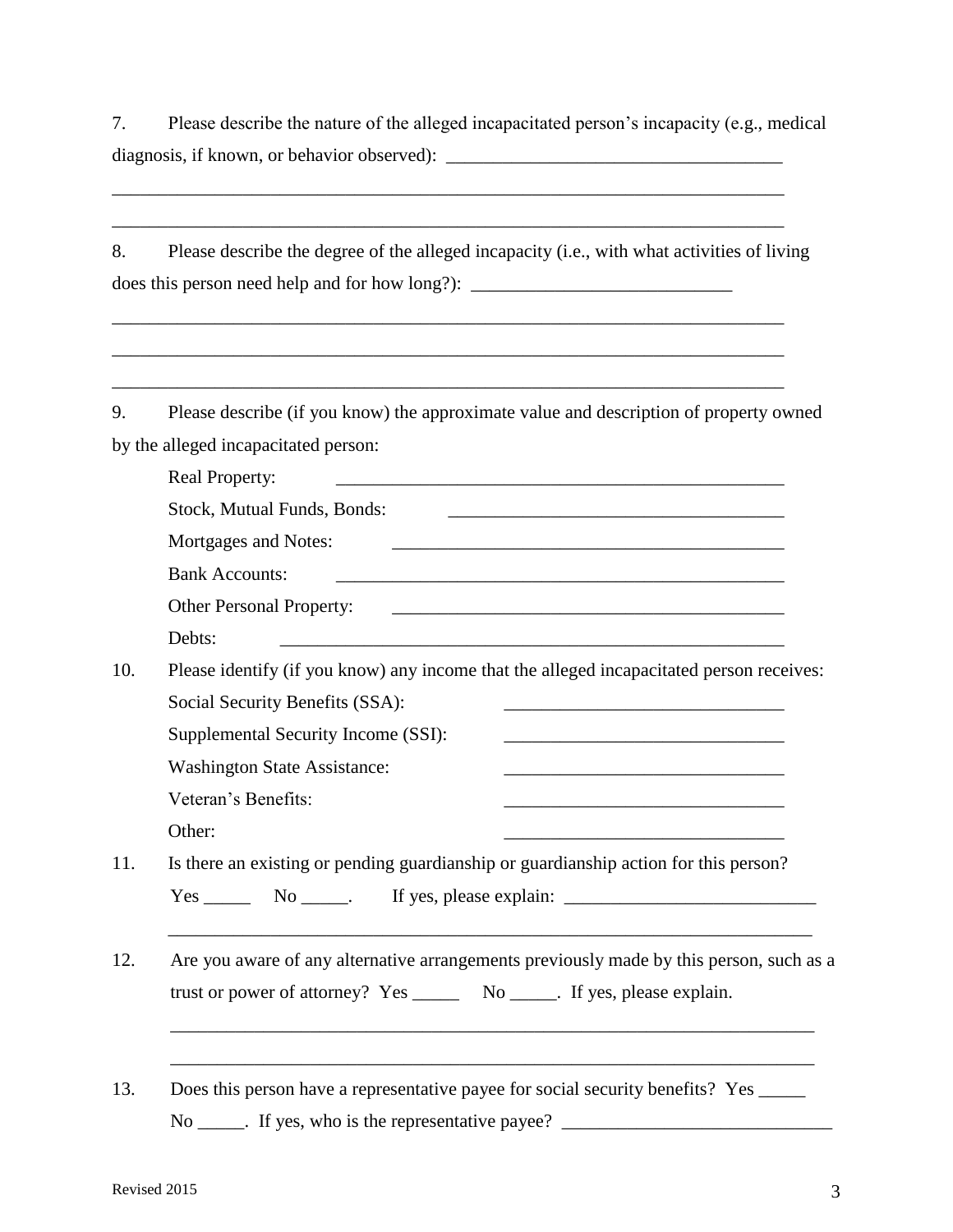| 14. |            | Who is the AIP's treating physician?                                                                                   |  |  |  |  |  |
|-----|------------|------------------------------------------------------------------------------------------------------------------------|--|--|--|--|--|
|     | Name:      |                                                                                                                        |  |  |  |  |  |
|     | Address:   | <u> 1989 - Johann Barn, mars ann an t-Amhain an t-Amhain ann an t-Amhain an t-Amhain an t-Amhain an t-Amhain an t-</u> |  |  |  |  |  |
|     | Telephone: |                                                                                                                        |  |  |  |  |  |
| 15. |            | Are there social workers or other professionals involved with the AIP?                                                 |  |  |  |  |  |
|     | Name:      | <u> 1989 - Johann Stein, marwolaethau a bhann an t-Amhainn an t-Amhainn an t-Amhainn an t-Amhainn an t-Amhainn a</u>   |  |  |  |  |  |
|     | Address:   |                                                                                                                        |  |  |  |  |  |
|     | Telephone: | and the control of the control of the control of the control of the control of the control of the control of the       |  |  |  |  |  |
|     | Name:      |                                                                                                                        |  |  |  |  |  |
|     | Address:   |                                                                                                                        |  |  |  |  |  |
|     | Telephone: |                                                                                                                        |  |  |  |  |  |
|     | Name:      |                                                                                                                        |  |  |  |  |  |
|     | Address:   | and the control of the control of the control of the control of the control of the control of the control of the       |  |  |  |  |  |
|     | Telephone: |                                                                                                                        |  |  |  |  |  |
|     | Name:      | <u> 1989 - Johann Harry Harry Harry Harry Harry Harry Harry Harry Harry Harry Harry Harry Harry Harry Harry Harry</u>  |  |  |  |  |  |
|     | Address:   |                                                                                                                        |  |  |  |  |  |
|     | Telephone: |                                                                                                                        |  |  |  |  |  |
| 16. |            | Please tell in your own words your reason(s) for petitioning for guardianship (if different                            |  |  |  |  |  |
|     |            | from information given above).                                                                                         |  |  |  |  |  |
|     |            |                                                                                                                        |  |  |  |  |  |
|     |            |                                                                                                                        |  |  |  |  |  |
| 17. |            | Do you think anyone will object to your guardianship? Yes ______<br>$No$ ________.                                     |  |  |  |  |  |
|     |            | If yes, please give that person's name and explain the reasons you think he or she might                               |  |  |  |  |  |
|     |            |                                                                                                                        |  |  |  |  |  |
|     |            |                                                                                                                        |  |  |  |  |  |
|     |            |                                                                                                                        |  |  |  |  |  |
|     |            |                                                                                                                        |  |  |  |  |  |
|     |            | <b>RELATIVES OF THE ALLEGED INCAPACITATED PERSON</b>                                                                   |  |  |  |  |  |
|     |            | Please list the names and addresses, and nature of the relationship (e.g., husband, nephew) for                        |  |  |  |  |  |
|     |            | persons most closely related by blood or marriage to the alleged incapacitated person:                                 |  |  |  |  |  |
|     | Name:      |                                                                                                                        |  |  |  |  |  |
|     | Address:   |                                                                                                                        |  |  |  |  |  |

 Telephone: \_\_\_\_\_\_\_\_\_\_\_\_\_\_\_\_\_\_\_\_\_\_\_\_\_\_\_\_\_\_\_\_\_\_\_\_\_\_\_\_\_\_ Relationship: \_\_\_\_\_\_\_\_\_\_\_\_\_\_\_\_\_\_\_\_\_\_\_\_\_\_\_\_\_\_\_\_\_\_\_\_\_\_\_\_\_\_